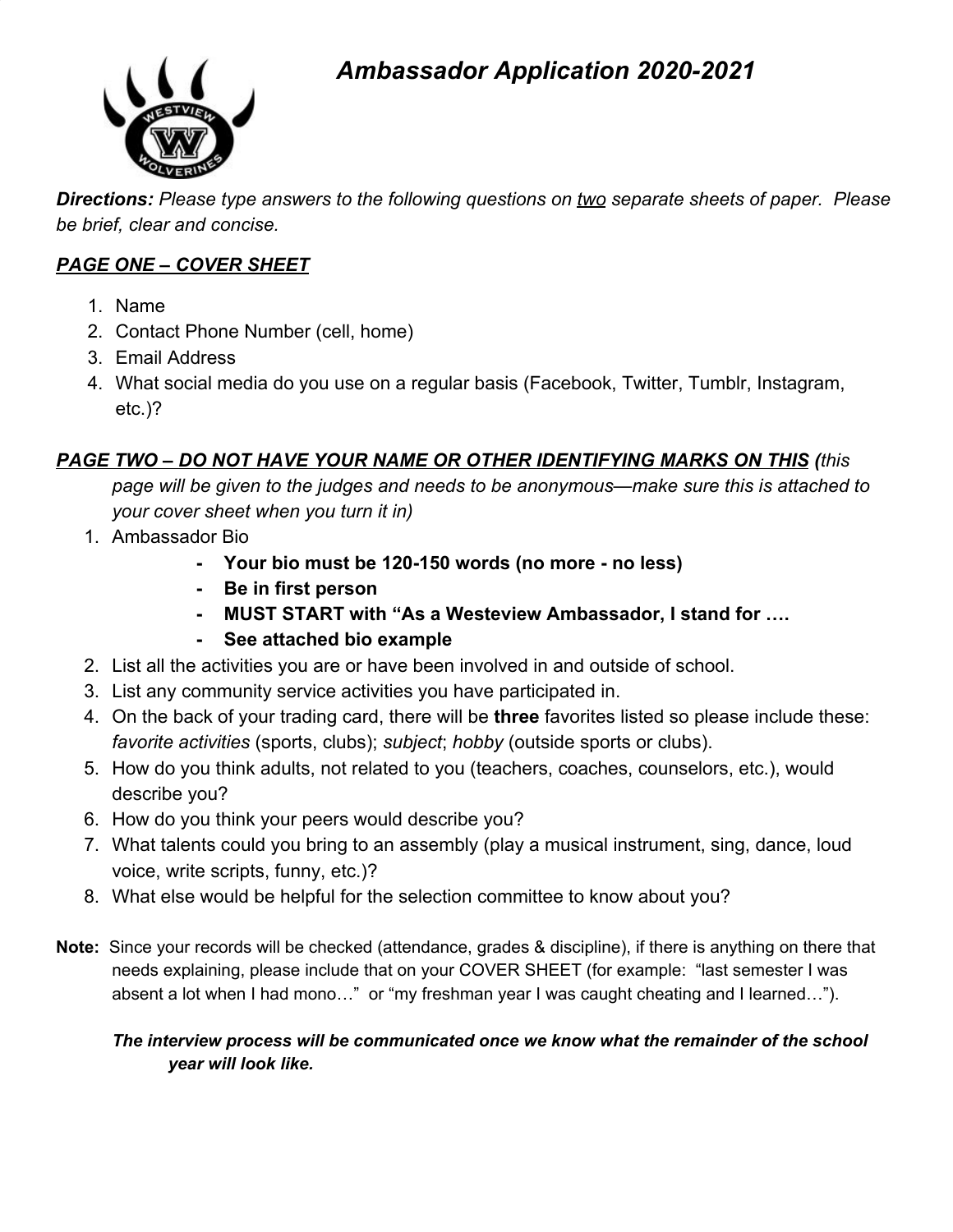**Email to your application to Mrs. Champoux at [achampoux@powayusd.com](mailto:achampoux@powayusd.com) by April 10th**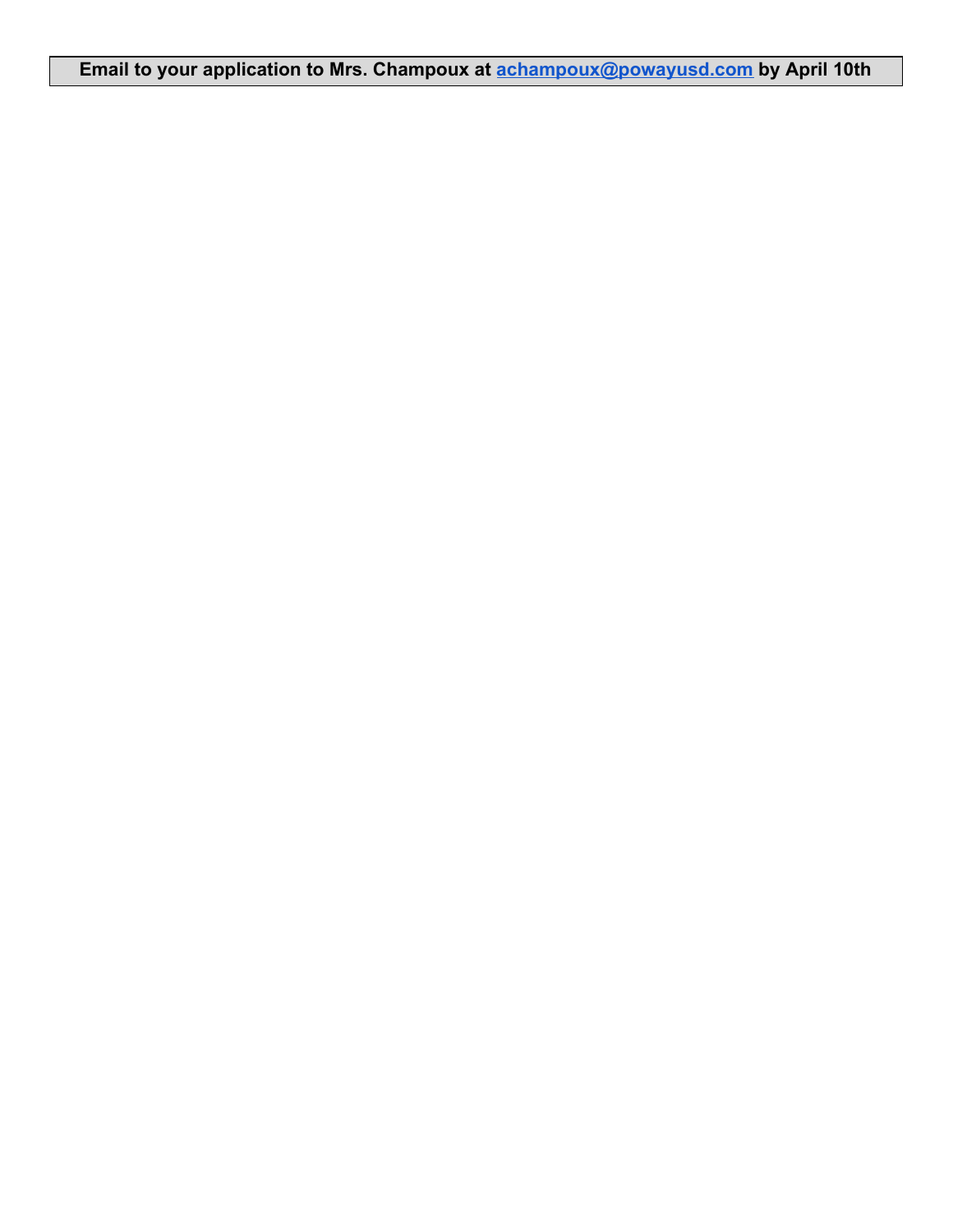## **CHLOE KAUFFMAN POWAY HIGH SCHOOL**

As a Titan Ambassador, I stand for total acceptance of others no matter your background. At Poway High, I helped found the Black Student Union (BSU) where I provided black students on my campus a safe place to communicate to others who shared the same experiences and cultures. Along with BSU, I have been a part of Peer Counseling where I have had the opportunity to get to know and understand people from different

cultures, religions, and races while acquiring skills such as leadership and listening skills to be able to counsel students in need. Being a member of **BSU and Peer Counseling has** equipped me with the necessary skills and attitude to enlighten kids about character and become a role model in my community. As a Titan Ambassador, I hope to demonstrate to kids from different backgrounds that if you put in hard work to whatever you are doing, success is possible.





FaceSeniors.com **©Visual** Photography